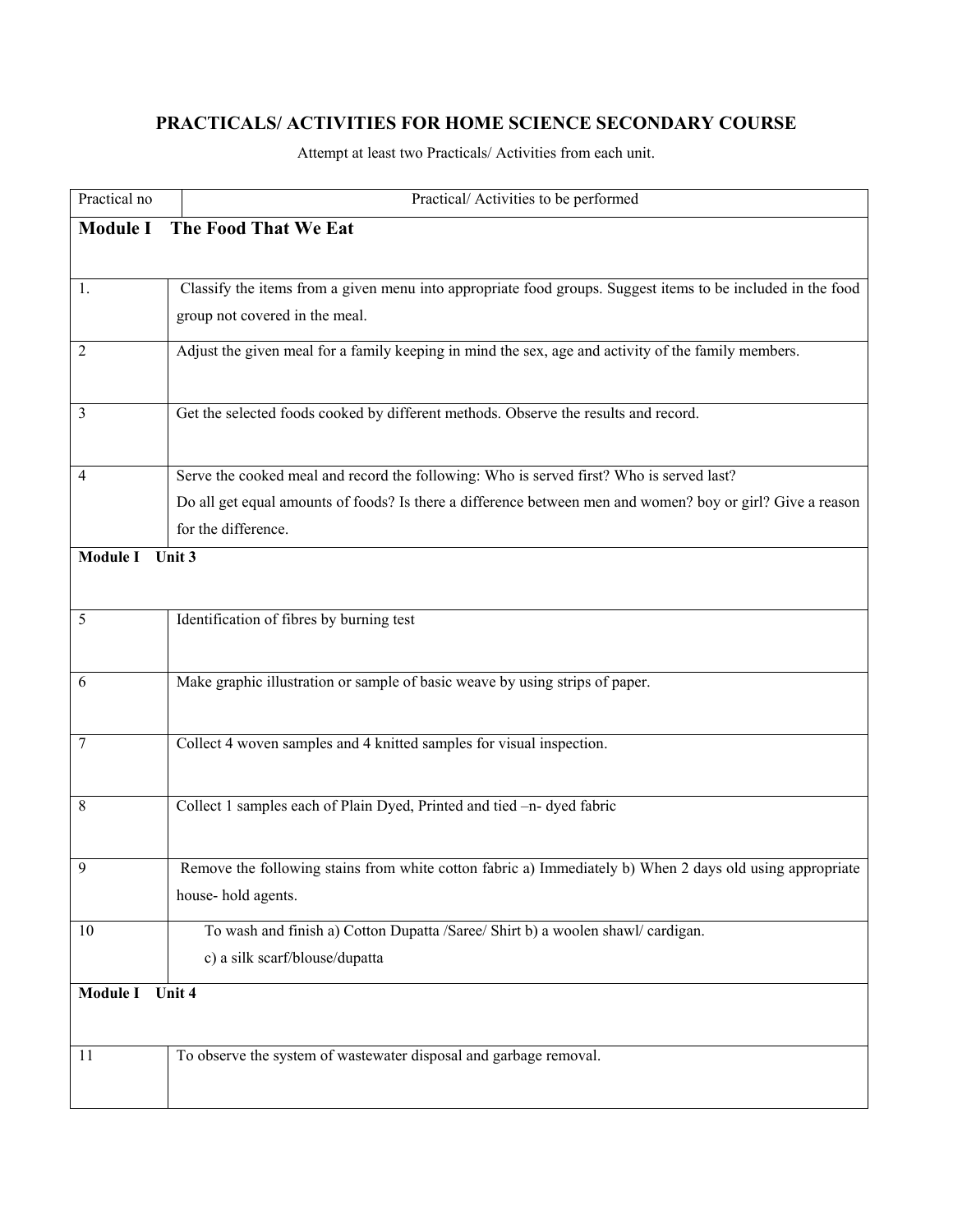| 12                        | To clean the following surfaces a)Plastic bucket $\&$ mug b)Bathroom tiles c)Toilet floor and water closet d)                  |  |
|---------------------------|--------------------------------------------------------------------------------------------------------------------------------|--|
|                           | Metal taps e)Painted door/Windows                                                                                              |  |
| 13                        | To make a floor decoration                                                                                                     |  |
|                           |                                                                                                                                |  |
| 14                        | Conduct a market survey to identify at least two brands of the suggested household items and find out if these                 |  |
|                           | have a mark of quality on them, their price and if they have any special features.                                             |  |
| 15                        | To observe the method of conservation of cooking gas and electricity followed in a household and it's effect                   |  |
|                           | on consumption.                                                                                                                |  |
| <b>Module I</b><br>Unit 5 |                                                                                                                                |  |
|                           |                                                                                                                                |  |
| 16                        | Prepare a first-aid kit                                                                                                        |  |
|                           |                                                                                                                                |  |
| 17                        | To record and study the spending plan of your family for a month.                                                              |  |
|                           |                                                                                                                                |  |
| Module 2 Unit 1           |                                                                                                                                |  |
| 18                        | Observe 4 children in the following age groups.                                                                                |  |
|                           | 8m – 12 months, 1 year- $1\frac{1}{2}$ year, $1\frac{1}{2}$ year-2 year-3 year-3 year to know about their communication skill. |  |
| 19                        | Prepare a checklist of body changes that occur during adolescence, Recall the changes, which may have                          |  |
|                           | occurred during the learner's period of adolescence.                                                                           |  |
| 20                        | To make low cost toy/game using household Materials for children                                                               |  |
|                           |                                                                                                                                |  |
| 21                        | To find out from an adolescent five issues of conflict common between his/her parents.                                         |  |
| 22                        | Make a list of five things you do when you spend some time with your grandparents.                                             |  |
|                           |                                                                                                                                |  |
| Module 2 Unit 2           |                                                                                                                                |  |
| 23                        | Locate all community resources in the neighborhood. Select three community resources frequently used by                        |  |
|                           | you. Observe their misuse (if any) and suggest ways of preventing the same.                                                    |  |
|                           |                                                                                                                                |  |
| 24                        | Record the steps in the process of management while arranging a family function.                                               |  |
| 25                        | To observe any one of the following activities and suggest ways to reduce unnecessary movements -Washing                       |  |
|                           | clothes, Cleaning the home, Serving food                                                                                       |  |
|                           |                                                                                                                                |  |